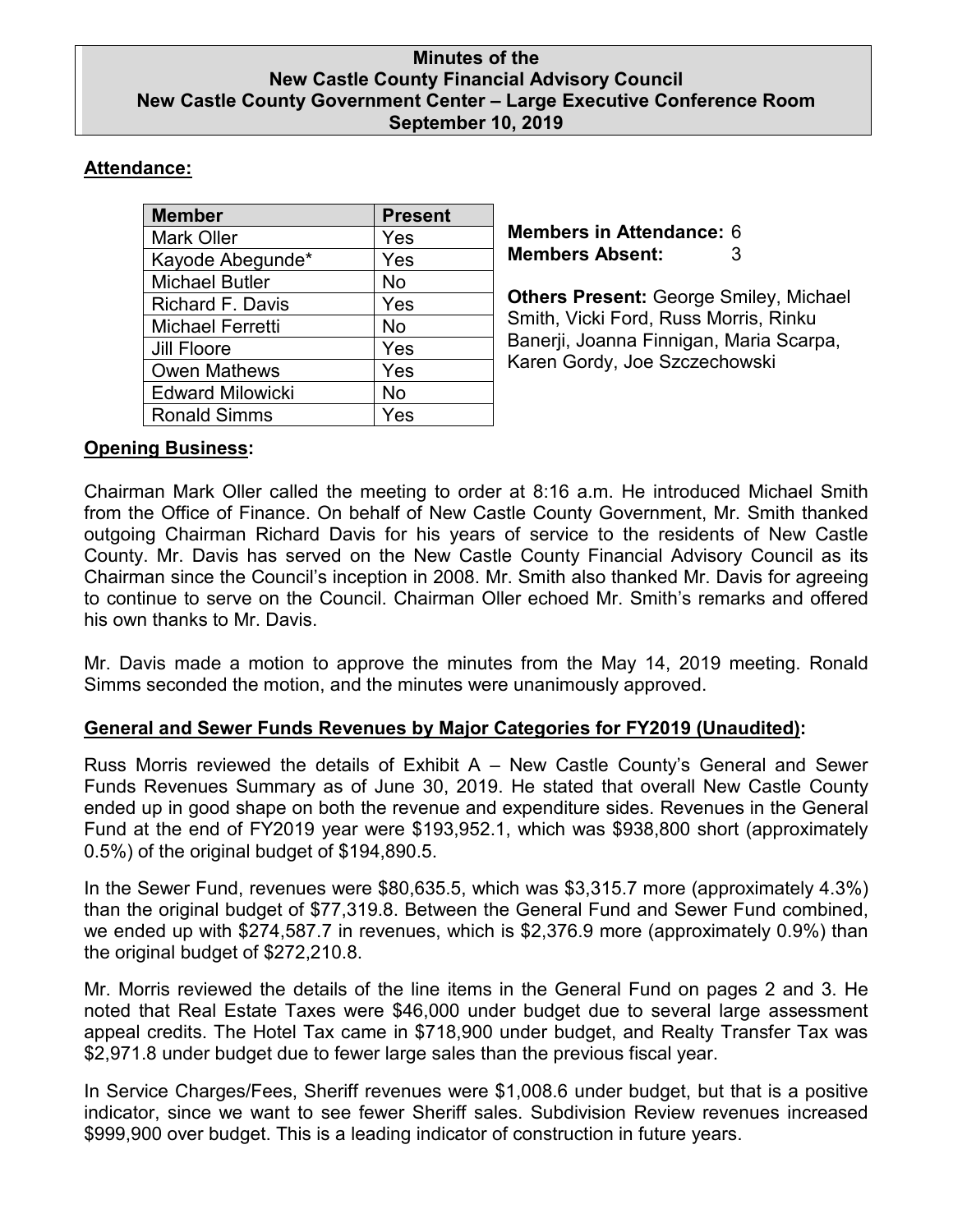Licenses and Permits came in \$495,500 over budget, mostly due to increases in Building Permits and Plumbing Permits. Mr. Morris noted that single-family housing permits have increased along with commercial and industrial building permits.

Mr. Morris reviewed the details of the line items in the Sewer Fund on page 4. He noted that Sewer Service Charges were up \$1,793.5 over budget, due to usage increases in industrial and commercial.

#### **General and Sewer Fund Expenditures for FY2019 (Unaudited):**

Mr. Morris reviewed the details of Exhibit B – New Castle County's General and Sewer Fund Expenditures FY2019 Budget vs. FY2019 Actual as of June 30, 2019. Overall, in the General Fund, expenditures were \$192 million, which was \$9.4 million less than the \$201.4 million approved (7/1/18) budget, and \$12.5 million less than the \$204.5 adjusted (6/30/19) budget. Savings in Salaries and Wages (\$3.8 million under adjusted budget) were due to vacancies. Savings in Employee Benefits (\$6.1 million under adjusted budget) were due to lower health insurance and workers compensation costs. Mr. Morris explained that there were fewer highcost claims than in previous years.

In the Sewer Fund, expenditures were \$79.4 million, which was \$0.7 million less than the \$80.1 million approved (7/1/18) budget, and \$4 million less than the \$83.5 million adjusted (6/30/19) budget. Most of the savings was in Salaries and Wages due to vacancies, and in Employee Benefits due to lower health insurance and workers compensation costs.

### **General and Sewer Fund Revenue by Major Categories for FY2020:**

Mr. Morris reviewed the details of Exhibit C – General and Sewer Funds Revenues Summary as of August 31, 2019. He noted that one significant adjustment was made in the Intergovernmental Revenues line because of a change in the formula used to calculate the paramedic reimbursements. He also noted that the FY2020 estimate for Real Estate Taxes is up approximately \$10 million over FY2019 to reflect the second year of the phased-in 15% tax rate increase.

Mr. Morris continued reviewing the details of the General Fund line items under Service Charges/Fees, Licenses & Permits, Use of Money & Property, and Intergovernmental Revenues found on pages 2 through 4 of Exhibit C.

Overall, the Final General Fund Revenue for FY2020 is estimated at \$205,541.9, which is \$303.8 over the original FY2020 Budget.

In the Sewer Fund (page 5 of Exhibit C) the Total Sewer Fund revenue estimate remains unchanged from the original FY2020 Budget of \$79,370.5.

Mr. Morris reviewed the supporting charts (pages 6 though 10 of Exhibit C).

# **General and Sewer Fund Expenditures for FY2020:**

Mr. Morris reviewed the details of Exhibit D – General and Sewer Funds Expenditures FY2020 Budget vs. FY2020 Estimate as of August 31, 2019. Mr. Morris noted that the only significant change occurred in the Sewer Fund's Debt Service line, which now has a projected \$300,000 surplus due to receiving a better-than-expected rate in the bond market.